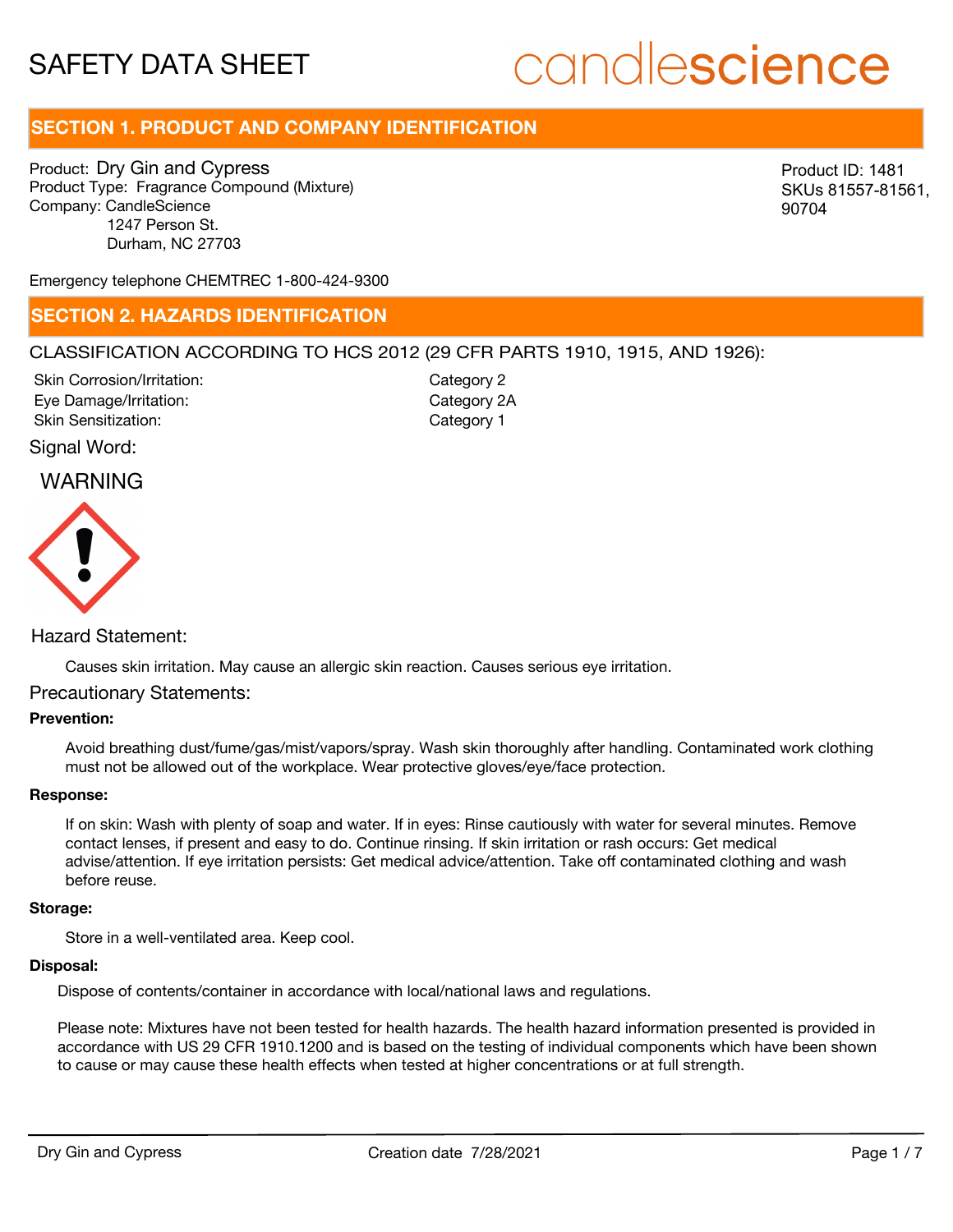# candlescience

#### **SECTION 3. COMPOSITION/INFORMATION ON INGREDIENT**

| Hazardous components                                                            | CAS No.         | Weight %  |
|---------------------------------------------------------------------------------|-----------------|-----------|
| 2-acetyl-1,2,3,4,5,6,7,8-octahydro-2,3,8,8-tetra-methylnaphtalene (main isomer) | 54464-57-2      | $20 - 30$ |
|                                                                                 | Aliphatic ester | $10 - 20$ |
| Diethyl malonate                                                                | $105 - 53 - 3$  | 1 - 10    |
| Geraniol                                                                        | 106-24-1        | 1 - 10    |
| Geranyl acetate                                                                 | 105-87-3        | ≤ 1       |

#### **SECTION 4. FIRST AID MEASURES**

#### Inhalation:

Get to fresh air immediately. Consult poison control center or physician if any symptoms develop.

#### Skin contact:

Rinse immediately with plenty of water for at least 15 minutes. If skin irritation occurs, seek medical advice/attention. Remove contaminated clothing and shoes. Immediately seek medical attention if chemical entered ear canal. When symptoms persist or in all cases of doubt seek medical advice.

#### Eye contact:

Remove contact lenses. Immediately flush eyes for at least 15 minutes. Get medical attention

#### Ingestion:

Do not induce vomiting unless advised by poison control or physician.

#### Most important symptoms:

Causes skin irritation. May cause an allergic reaction. Causes serious eye irritation.

Indication of immediate medical attention:

Treat symptomatically.

#### General information:

Consult physician or Poison Control Center.

#### **SECTION 5. FIREFIGHTING MEASURES**

#### Suitable extinguishing media:

Foam, carbon dioxide, or dry chemical.

#### Unsuitable extinguishing media:

Avoid use of water in extinguishing fires.

#### Specific hazards:

During fire, gases hazardous to health may be formed. Do not allow run-off from fire fighting to enter drains or water courses.

#### Special fire fighting procedures: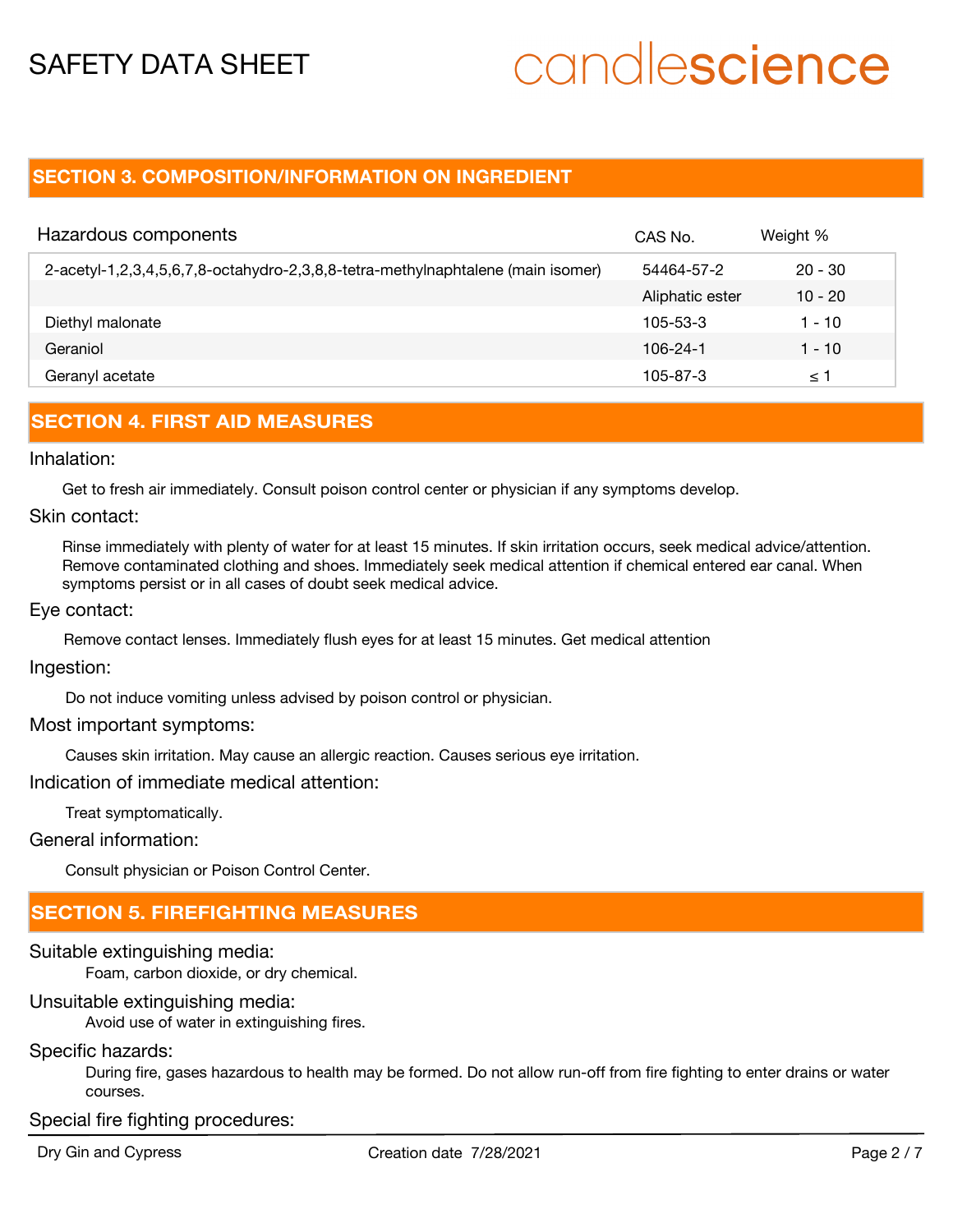## candlescience

Wear self-contained breathing apparatus for firefighting. Move containers from fire area if it can be done safely. Use water spray jet to protect personnel and to cool endangered containers.

#### **SECTION 6. ACCIDENTAL RELEASE MEASURES**

#### Personal precautions, protective equipment and emergency procedures:

Evacuate personnel to safe areas. Remove all sources of ignition. Ensure adequate ventilation. Keep people away from and upwind of spill/leak. Wear appropriate protective equipment and clothing during clean-up.

#### Environmental precautions:

Do not allow to enter into soil/subsoil. Do not allow to enter into surface water or drains. Dispose of in accordance with local regulations. Local authorities should be advised if significant spillage cannot be contained.

#### Methods and materials for containment and cleaning up:

Soak up with inert absorbent material (e.g. sand, silica gel, vermiculite). Keep in suitable and closed containers for disposal. Clean contaminated floors and objects thoroughly while observing environmental regulations.

#### **SECTION 7. HANDLING AND STORAGE**

#### Precautions for safe handling:

Avoid contact with skin and eyes. Avoid prolonged inhalation of vapors. Wash hands and other exposed areas with mild soap and water before eating, drinking or smoking and when leaving work. Handle in accordance with good industrial hygiene and safety practices.

#### Conditions for safe storage, including any incompatibilities:

Store in tightly closed and upright container in a cool, dry, ventilated area. Store away from light, heat, and sources of ianition.

#### **SECTION 8. EXPOSURE CONTROLS/PERSONAL PROTECTION**

#### Exposure Guidelines:

ACGIH: Geraniol (CAS 106-24-1) TWA 5 ppm

#### Appropriate Engineering Controls:

#### **Ventilation:**

Use engineering controls to maintain airborne levels below exposure limit requirements or guidelines. If there are no applicable exposure limit requirements or guidelines, use only with adequate ventilation. Local exhaust ventilation may be necessary for some operations.

#### Personal Protective Equipment:

#### **Eye protection:**

Ensure that eyewash stations and safety showers are close to the workstation location. Chemical resistant goggles must be worn.

#### **Hand protection:**

Wear chemical resistant gloves suitable for this material as determined by a hazard assessment. Gloves should be discarded and replaced if there is any indication of degradation or chemical breakthrough.

#### **Skin and body protection:**

Wear protective clothing suitable for this material as determined by a hazard assessment.

#### **Respiratory protection:**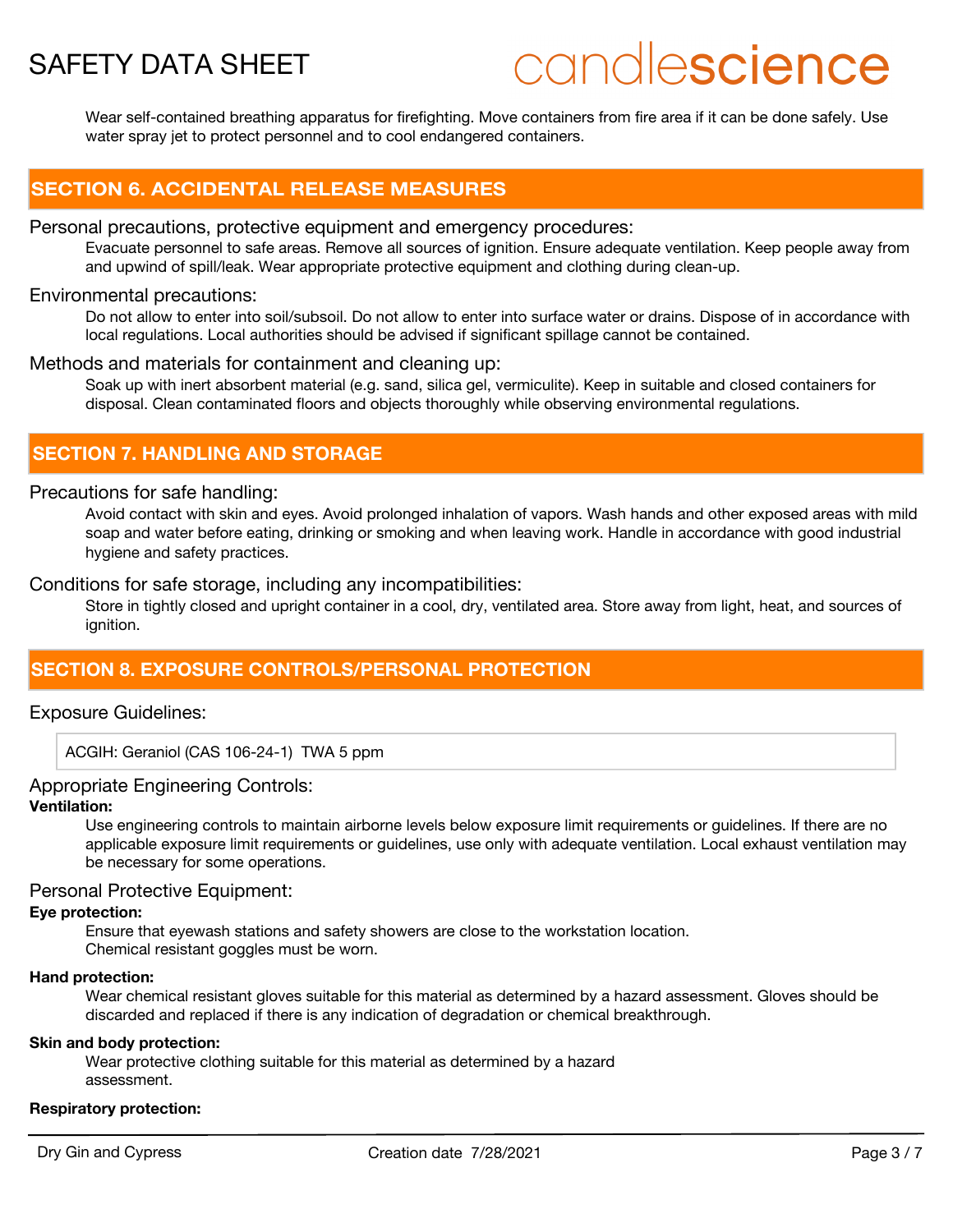## candlescience

Respiratory protection should be worn when workplace exposures exceed exposure limit requirements or guidelines. If there are no applicable exposure limits or guidelines, use an approved respirator where there is a potential for adverse effects, including but not limited to respiratory irritation or odor, where indicated or required by the exposure assessment. Selection of air-purifying or positive-pressure supplied air will depend on the results of the exposure assessment which includes an evaluation of the specific operations and the actual or potential airborne concentrations. The type of cartridge or filter to be used must be selected and approved for the chemical, class, or classes of chemicals likely to be encountered in the workplace. For emergency conditions, use an approved positive-pressure self-contained breathing apparatus.

#### **General hygiene considerations:**

Handle in accordance with good industrial hygiene and safety practice. Remove contaminated clothing and protective equipment before entering eating areas. Wash hands before breaks and immediately after handling the product.

#### **SECTION 9. PHYSICAL AND CHEMICAL PROPERTIES**

| Appearance:                                          | Liquid                                                               |  |  |  |
|------------------------------------------------------|----------------------------------------------------------------------|--|--|--|
| Color:                                               | Colorless to very slightly yellow                                    |  |  |  |
| Odor:                                                | Characteristic                                                       |  |  |  |
| Odor threshold:                                      | N/A                                                                  |  |  |  |
| pH:                                                  | N/A                                                                  |  |  |  |
| Melting point:                                       | N/A                                                                  |  |  |  |
| Boiling point:                                       | N/A                                                                  |  |  |  |
| Flashpoint:                                          | 104 °C<br>219 °F                                                     |  |  |  |
| Evaporation Rate (Butyl Acetate $= 1$ ):<br>N/A      |                                                                      |  |  |  |
| Flammability (solid, gas):                           | N/A                                                                  |  |  |  |
| Upper lower flammability or explosive limits:<br>N/A |                                                                      |  |  |  |
| Vapor density (Air=1):                               | N/A                                                                  |  |  |  |
| Vapor pressure:                                      | 0.0325 hpa at $68^{\circ}$ F (20 $^{\circ}$ C) calculated at (99.8%) |  |  |  |
| Specific gravity (H2O=1):                            | 916.34 kg/m3 at 68°F(20°C)                                           |  |  |  |
| Solubility in water:                                 | N/A                                                                  |  |  |  |
| Solubility in other solvents:                        | N/A                                                                  |  |  |  |
| N/A<br>Partition coefficient: n-octanol/water:       |                                                                      |  |  |  |
| Auto-ignition temperature:                           | N/A                                                                  |  |  |  |
| Decomposition temperature:                           | N/A                                                                  |  |  |  |
| Kinematic viscosity:                                 | N/A                                                                  |  |  |  |
| Dynamic viscosity:                                   | N/A                                                                  |  |  |  |
| Explosive properties:                                | N/A                                                                  |  |  |  |
| Oxidizing properties:                                | N/A                                                                  |  |  |  |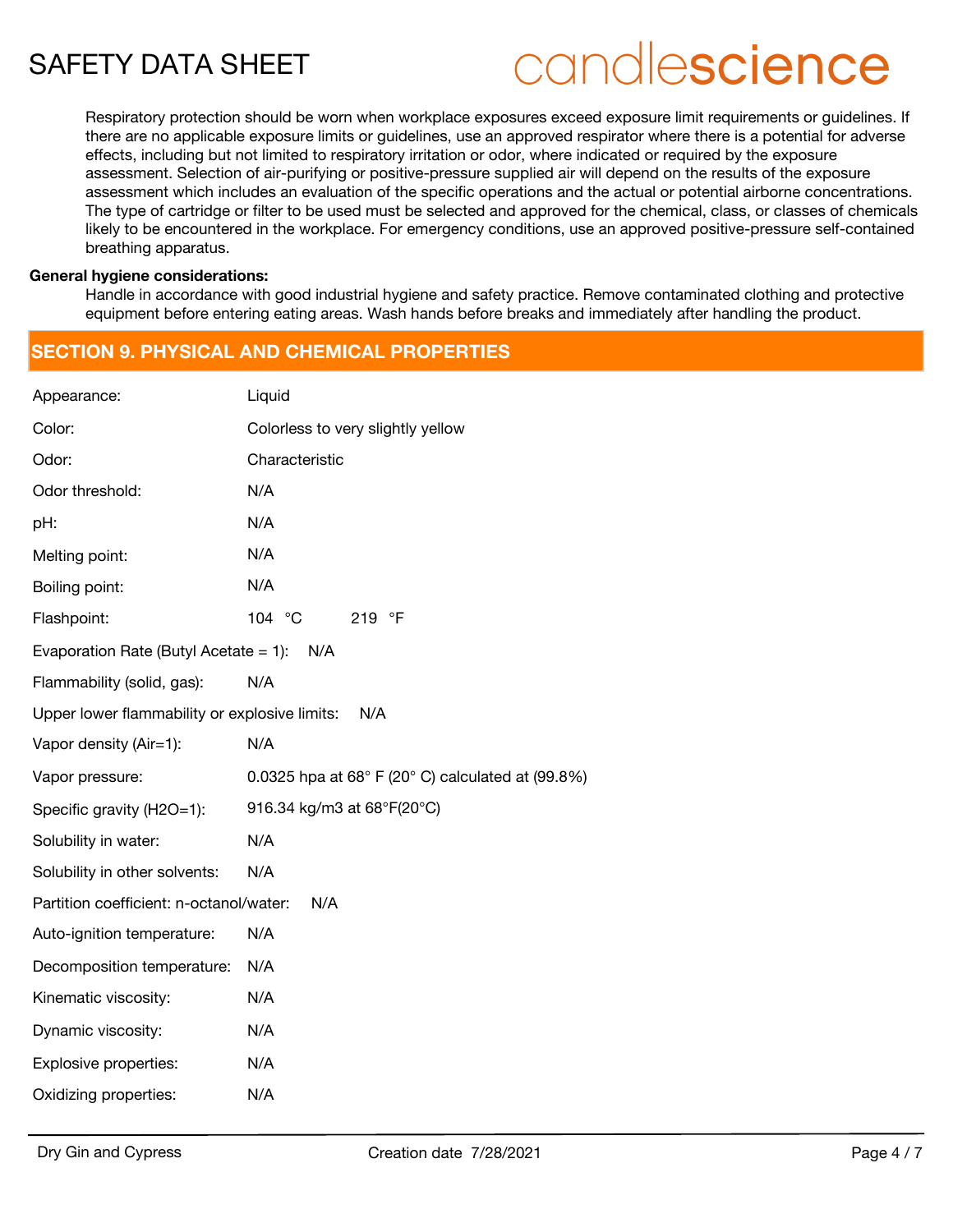# candlescience

Refractive index: 1.4497 - 1.4597

### **SECTION 10. STABILITY AND REACTIVITY**

#### **Chemical stability:**

The product is stable and non-reactive under normal conditions of use, storage and transport.

#### **Possibility of hazardous reactions:**

Material is stable under normal conditions.

#### **Conditions to avoid:**

Heat, flames and sparks. Temperature extremes and direct sunlight.

#### **Incompatible materials:**

Strong oxidizing agents. Strong acids. Strong Bases.

#### **Hazardous decomposition products:**

No hazardous decomposition products are known.

#### **SECTION 11. TOXICOLOGICAL INFORMATION**

#### **Acute oral toxicity:**

N/A

#### **Acute dermal toxicity:**

N/A

#### **Acute inhalation toxicity:**

N/A

#### **Skin corrosion/irritation:**

May cause skin irritation and/or dermatitis.

#### **Serious eye damage/eye irritation:**

Vapors may cause irritation to the eyes, respiratory system and the skin.

#### **Respiratory or skin sensitization:**

Causes sensitization.

#### **Mutagenicity:**

N/A

#### **Reproductive toxicity:**

N/A

#### **Carcinogenicity:**

N/A

Please note: Mixtures have not been tested for health hazards. The health hazard information presented is provided in accordance with US 29 CFR 1910.1200 and is based on the testing of individual components which have been shown to cause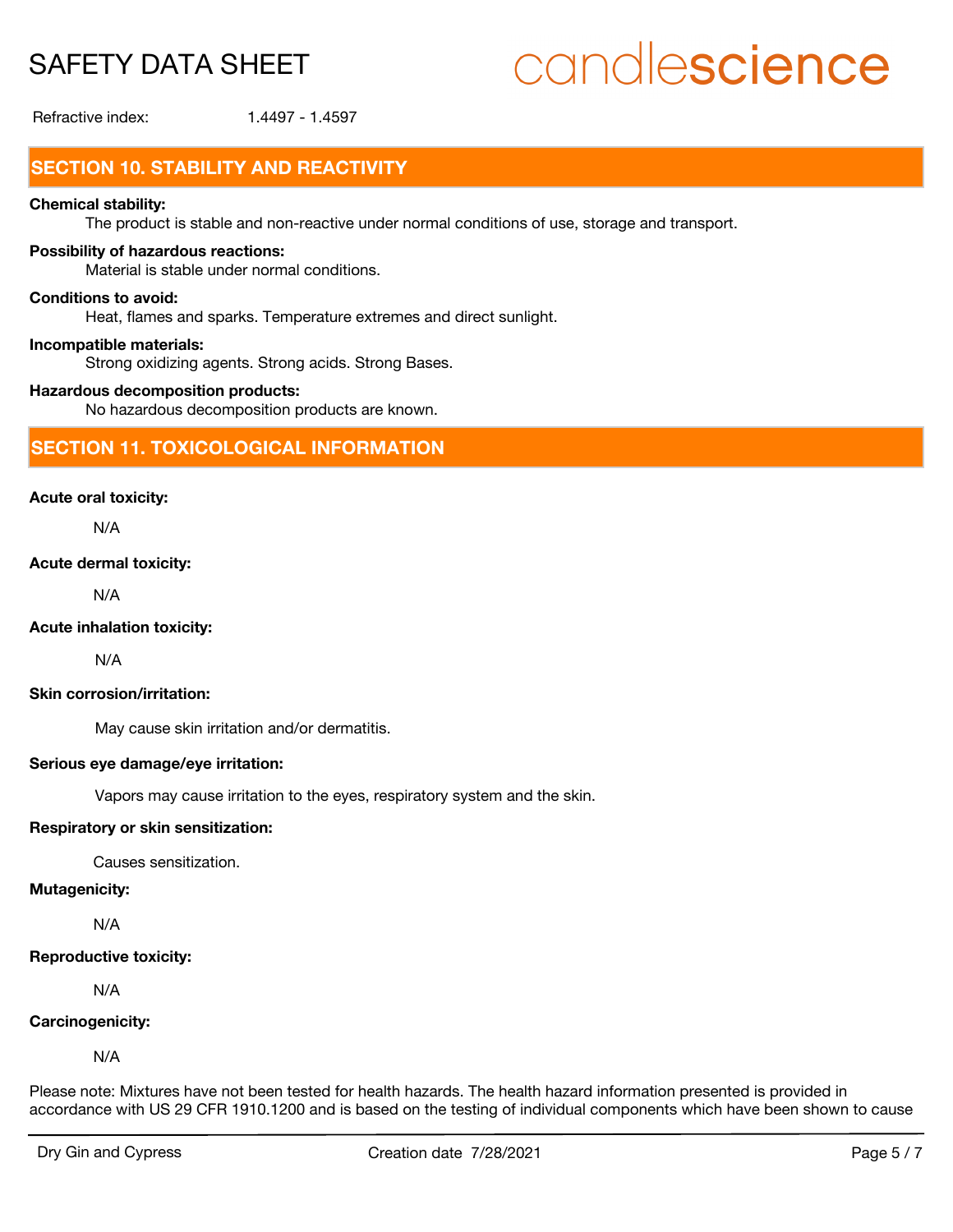## candlescience

or may cause these health effects when tested at higher concentrations or at full strength.

#### **SECTION 12. ECOLOGICAL INFORMATION**

#### **Ecotoxicity:**

N/A

**Persistence and Degradability:**

N/A

#### **Bioaccumulation:**

N/A

#### **Other Adverse Effects:**

N/A

#### **SECTION 13. DISPOSAL CONSIDERATIONS**

#### **Disposal instructions:**

Collect and reclaim or dispose in sealed containers at licensed waste disposal site. Do not allow this material to drain into sewers/water supplies. Do not contaminate ponds, waterways or ditches with chemical or used container. Dispose of contents/container in accordance with local/regional/national/international regulations.

#### **Local disposal regulations:**

Dispose in accordance with all applicable regulations.

#### **Hazardous waste code:**

The waste code should be assigned in discussion between the user, the producer and the waste disposal company.

#### **Waste from residues/unused products:**

Dispose of in accordance with local regulations. Empty containers or liners may retain some product residues. This material and its container must be disposed of in a safe manner.

#### **Contaminated packaging:**

Since emptied containers may retain product residue, follow label warnings even after container is emptied. Empty containers should be taken to an approved waste handling site for recycling or disposal.

### **SECTION 14. TRANSPORT INFORMATION IATA UN Number:** 3082 Environmentally hazardous substance, liquid, n.o.s (Octahydro-tetramethylnaphthalenyl-ethanone, alpha-Cedrene) **IATA UN Proper Shipping Name: IATA Transport Hazard Class:** 9 **IATA Packing group:** III **IATA Environmental Hazards:** Yes **IATA ERG Codes:** N/A **IATA Special Precautions:** N/A **IATA Other Information:** N/A **IMDG UN Number:** 3082